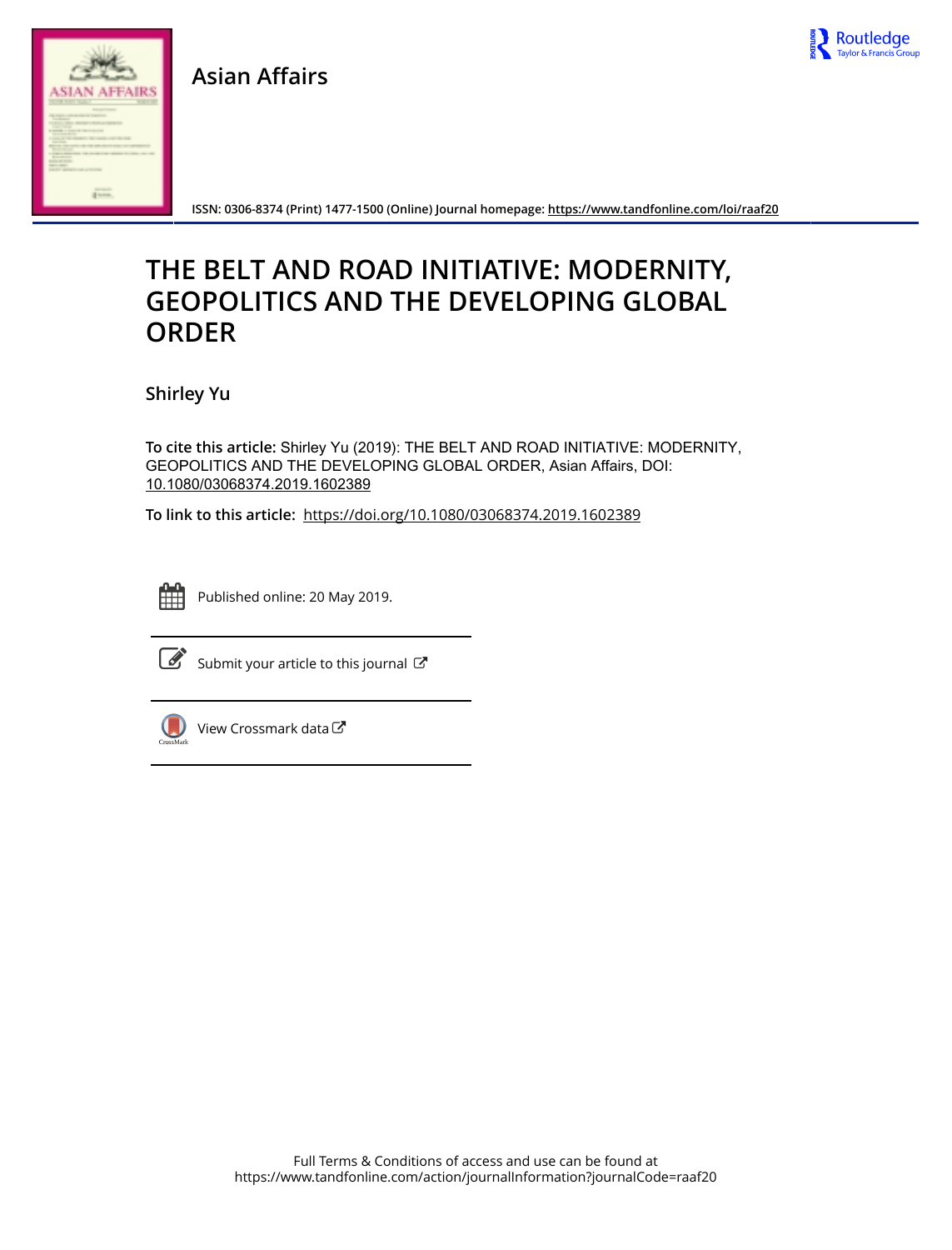Asian Affairs, 2019 https://doi.org/10.1080/03068374.2019.1602389



# THE BELT AND ROAD INITIATIVE: MODERNITY, GEOPOLITICS AND THE DEVELOPING GLOBAL ORDER

# SHIRLEY YU

Dr. Shirley Yu is a fellow at the Ash Center, Harvard Kennedy School, a former China National Television News Anchor, senior executive and board member. She has a PhD in political economy from Peking University, and a Master's in Government from Harvard University. Her research focus is on China's geopolitics and economy. Email: [syu@shirley-yu.com](https://doi.org/syu@shirley-yu.com)

# Introduction

In March 2013, a speech was given by Chinese president Xi Jinping in Astana, Kazakhstan, initiating the strategy of the 'Silk Road Economic Belt'. In November 2013, a further speech was given by President Xi in Jakarta, Indonesia, launching 'the 21st Century Maritime Silk Road'. Both speeches combined marked the birth of the grand strategic vision of the fifth generation of Chinese Communist leadership. This vision is commonly referred to as the Belt and Road Initiative.

# Definition of China's Belt and Road Initiative

"The Silk Road Economic Belt" and "21st Century Maritime Silk Road" (一带一路, or "BRI" hereafter) encompasses 66 countries across Central & Eastern Eurasia and the maritime Asia Pacific. It covers 63% of the global population and over 1/3rd of the world's GDP. It contains almost every current major world religion, and straddles six of the seven fault lines between civilizations, as envisaged by Samuel P. Huntington.

BRI is China's unilateral vision for the future structure of the greater Eurasian region. It attempts to promote infrastructure connectivity and investment through land-locked continental Eurasia, develop efficient maritime connections from the South China Sea and Africa to Western Europe, and hopes to exert China's comprehensive geo-economic, geopolitical and strategic influence in the whole region.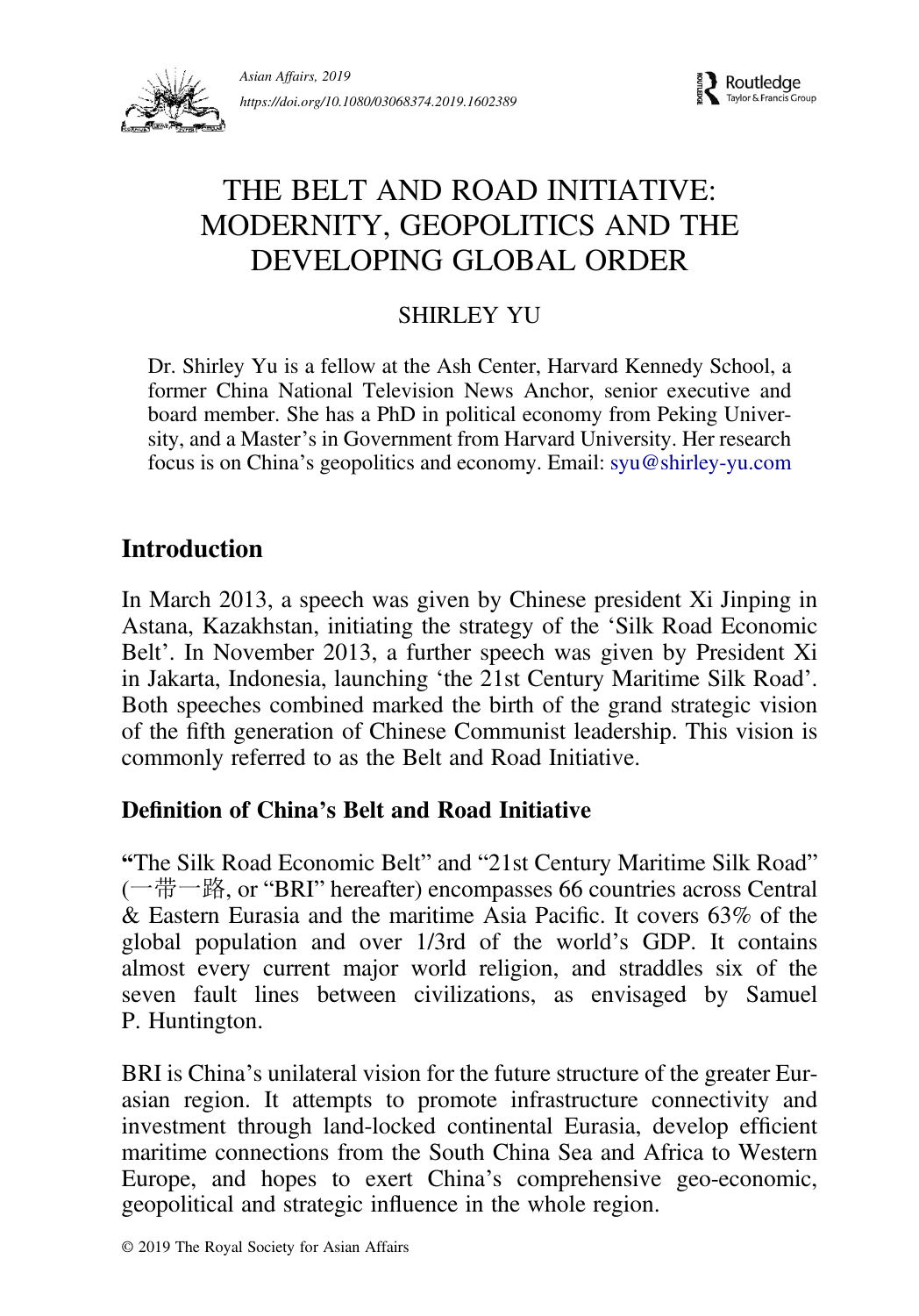

Figure 1 Map of the BRI

In 2015, a book entitled One Belt One Road, China's Top National Strategy was published with an official endorsement, signalling that the BRI had become China's overriding National Strategy. I equate China's BRI to the Grand Strategy of the U.S. post-WWII in its international significance and objectives. The U.S. over this period of time established multilateral financial institutions including the IMF and the World Bank, and supranational institutions including the United Nations. It initiated the Marshall Plan to promote regional economic growth, NATO as the regional security framework, and the Bretton Woods

| Multilateral institutional mechanism                    | BRI region                           | Global order   |
|---------------------------------------------------------|--------------------------------------|----------------|
| Regional Trade Integration                              | $16 + 1$                             | <b>WTO</b>     |
|                                                         | Regional Comprehensive Economic      | European       |
|                                                         | partnership                          | Union          |
|                                                         | $ASEAN + 3$                          |                |
|                                                         | <b>BRI</b> Economic Corridor         |                |
| Regional Financial Integration                          | Asian Infrastructure Investment Bank | The World      |
|                                                         | Silk Road Fund                       | <b>Bank</b>    |
|                                                         | New Development Bank                 |                |
| Regional Military Security Organization                 | Shanghai Cooperation Organization    | <b>NATO</b>    |
| Lender of Last Resort and Supranational<br>Organization | To be developed                      | IMF            |
|                                                         |                                      | United         |
|                                                         |                                      | <b>Nations</b> |

Table 1 BRI's Regional institutions in comparison to the current global mechanisms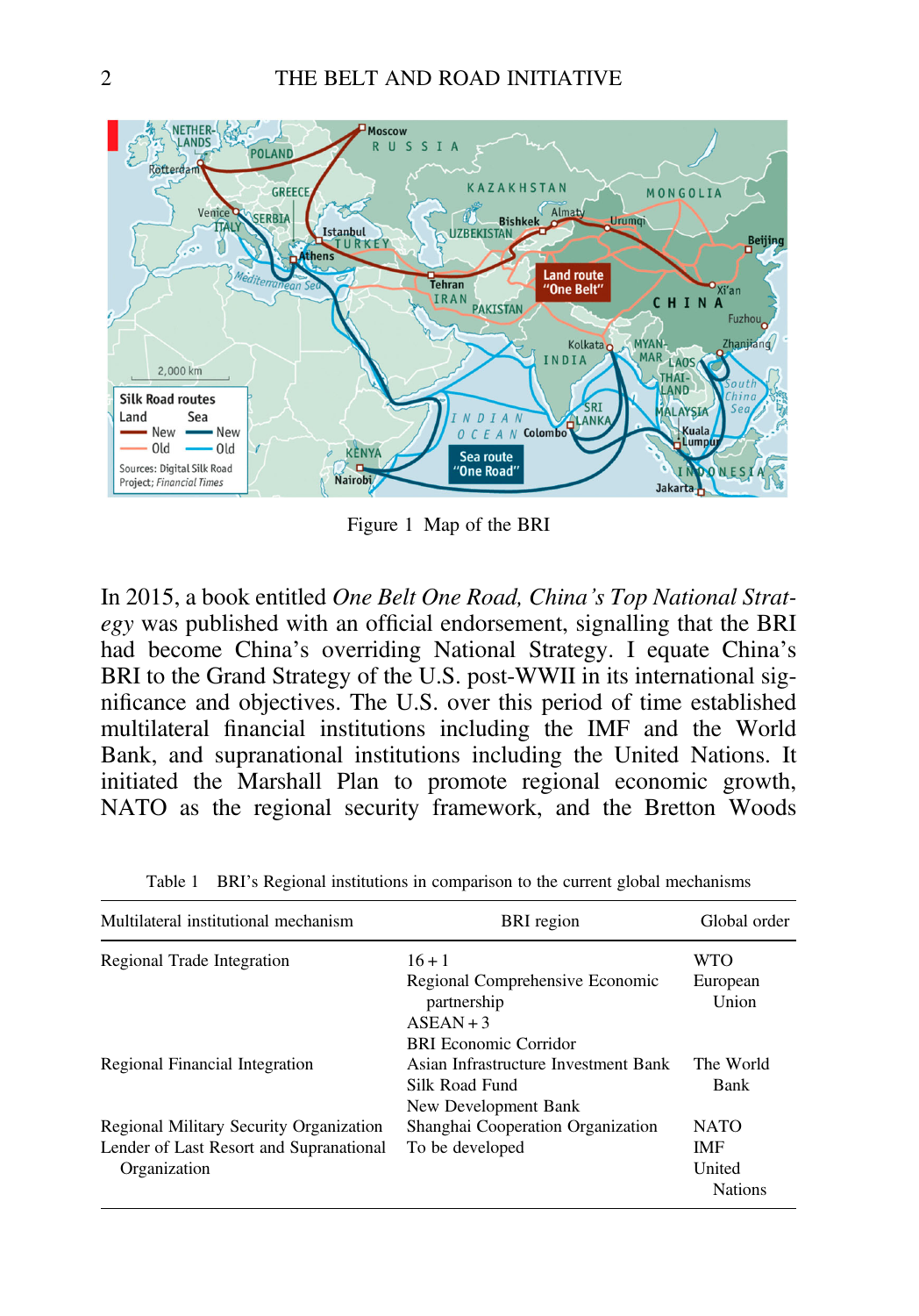system to establish the U.S. Dollar-standard for the global monetary system. China has built a comparable multilateral regional framework over this period, very similar to the grand strategy of the U.S. post-WWII.

There has been much speculation about the total scale of investment under China's BRI. Popular estimates range from \$[1](#page-14-0) trillion to \$8 trillion<sup>1</sup> across the established multilateral investment platforms and debt financing through China's policy banks, including the China Development Bank and EXIM Bank.

China's BRI works in coordination with President Xi's Two 'One Hundred Year Plans'. The first One Hundred Year Plan is that by 2021, upon the centennial anniversary of the founding of the Chinese Communist Party, China should reach the living standards of the poorer countries in Europe. The other is that by 2049, China should attain 'modernity', and be among the greatest nations of the world. The Belt and Road Initiative will serve as China's transitory grand strategy between 2013 and around 2050. If BRI were executed successfully over the coming three decades, China's ultimate grand strategy by 2050 would be to assert a Chinese version of a global order. Just as the Post-WWII grand strategy of the U.S. served as the means for the ultimate foreign policy objective of Pax-Americana, BRI is China's grand strategy, but not the end in itself of China's grand strategy, rather a means to its ultimate end, i.e. Pax-Sinica.

# Deconstruction of China's BRI

1) The BRI is about economics, but not simply about economics.

President Xi Jinping's BRI was postulated as a two-pronged vision. One is the Modernization Vision, and the other, the Common Destiny Vision. The first one is clearly economic, and the latter, political.

The Modernization Vision, in Xi's own words, is for regional countries to 'jump onto China's economic high-speed rail'. To paraphrase the jargon, BRI countries will participate in China's economic prosperity through infrastructure development and infrastructure investments made possible by China.

The Common Destiny Vision, in President Xi's own articulations, is for regional countries to build a 'Community of Common Destiny'. [2](#page-14-0) During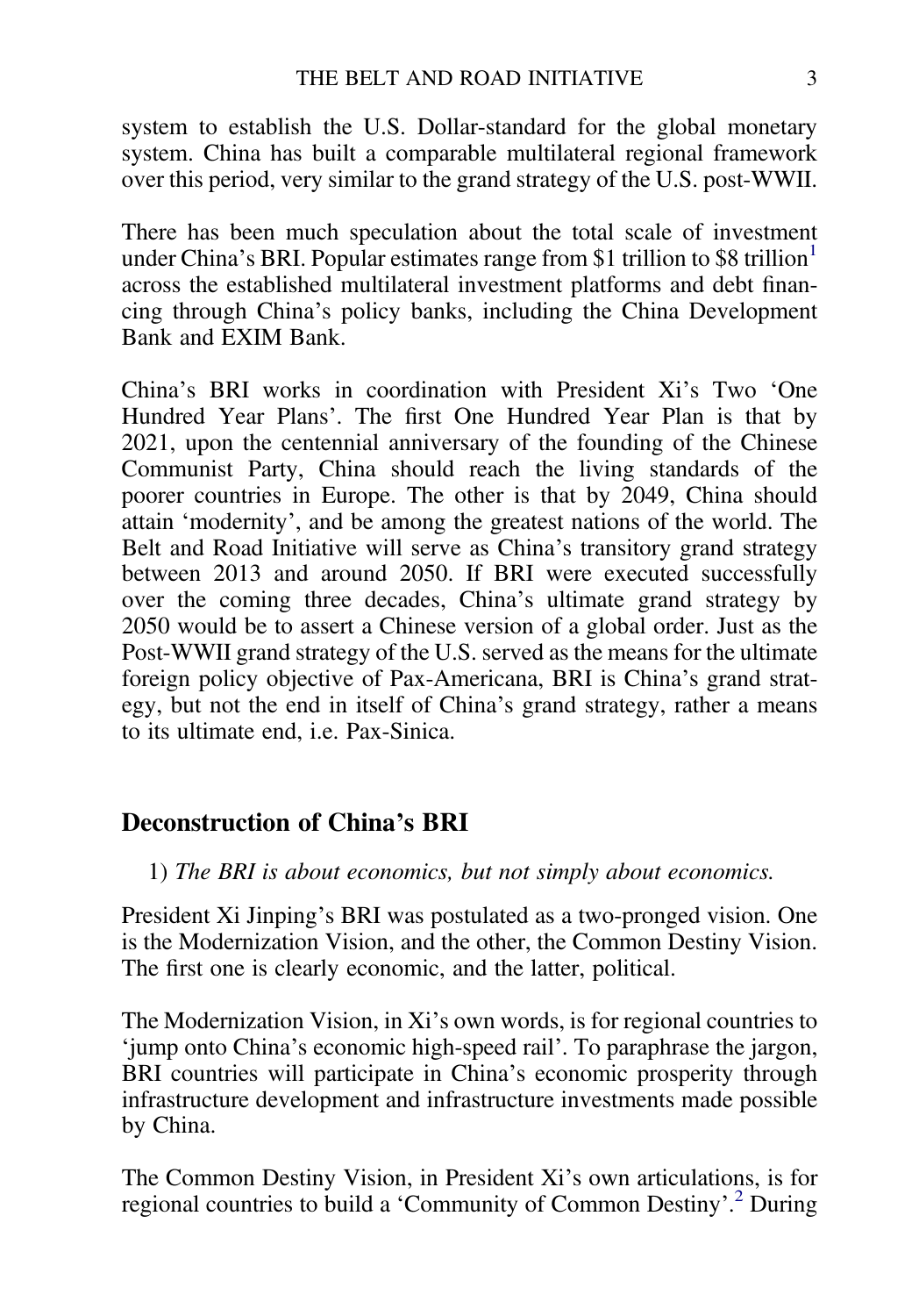his speech in Davos in 2017, Xi's regional vision further transcended to a grander 'Common Destiny as Humankind'. [3](#page-14-0) This vision captivates a high moral ideal and invites much more complex dialogues than simple understanding of the BRI as a common economic policy prescription for the region. A 'community of common destiny' elevates the BRI to similar strategic significance as the Manifest Destiny, a founding principle of U.S. foreign policy. The declaration of China's vision of a global destiny has essentially promulgated China's quest for its own version of a world order.

2) The success of the BRI is contingent upon the cohesion and integrity of the achievement of both visions in its entirety.

#### The modernization vision

Infrastructure investments and the long-term accessibility to financing which China provides will have a positive effect on the BRI countries' economic growth, and therefore enhance the living standards of BRI countries. This is largely in accordance with developmental economics. It should be stressed that development is taking place both in heavy infrastructure, such as railways and highways, and also digital communications and the internet. It has become clear that dollar-for-dollar, investments in modern communications technology have a far greater return than from money invested in traditional infrastructure developments, such as railways and highways. The telecom infrastructure networks led by Huawei and ZTE are currently expanding rapidly through the BRI region. Further, China's success in setting and leading the global telecommunications standards particularly in 5G will be more fundamental in shaping economic development patterns of the region than the expansion of physical infrastructures over a wide geographical scale.

#### The common destiny vision

What are the geopolitical implications for the region with the modernization of the countries along the BRI? The answer to this question is essentially a revival of the decades-long debate that started with political scientist Seymour Lipset. Lipset tested the causal relationship between a country's economic development and its political openness.<sup>4</sup> He further advanced the conclusion that democracy is the outcome of economic development. This 'Modernization–Democratization' concept has since been tested, retested, and contested, and generated a large number of political analyses in the field over the past few decades. It is significant in understanding the future direction of the BRI region as regional countries go through economic modernization supported by China.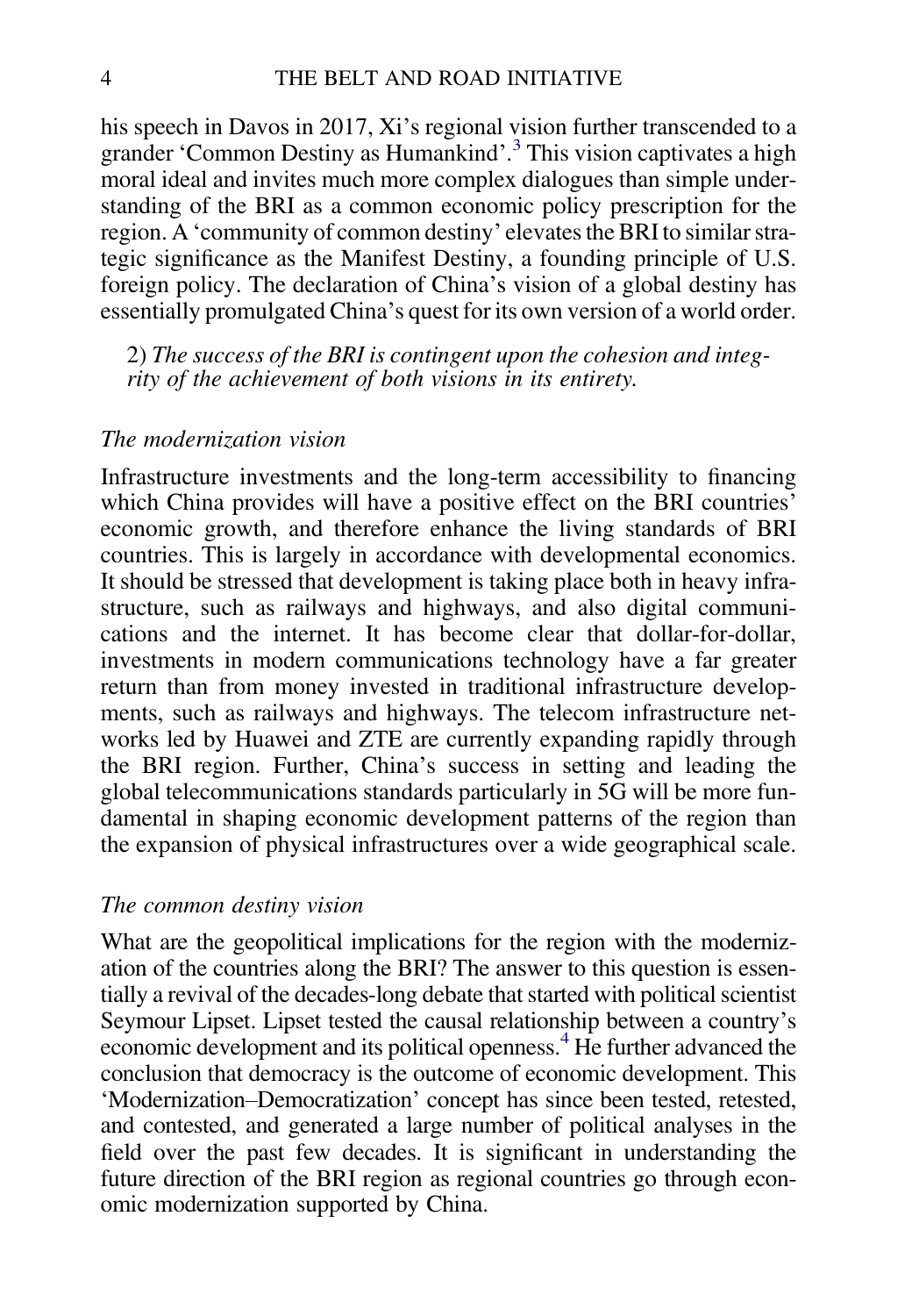If Lispet, his followers including former President Bill Clinton, and the believers in the Washington Consensus were right, BRI countries would have a tendency to become democracies as they economically develop. These countries would then naturally be inclined to align themselves with countries of the West, believe in Western values and, for all practical purposes become part of the West. Therefore, despite the development of the BRI, there would be no common destiny between China and the 65 regional BRI countries as they carried on their course of economic development. Further, democracy would be revealed as the common destiny of these economically developed nations. This is certainly not the desired outcome of Xi's vision. However, empirical analysis drawn on economic data from the World Bank and political data from the EIU Global Democracy Ranking suggests that as the BRI regional countries develop economically, there is no significant tendency for them to turn towards liberal democracy, and that Lipset's hypothesis does not reflect the practical reality in these circumstances.<sup>[5](#page-14-0)</sup> This may be disappointing to the liberal West. However, this tendency makes Xi's Common Destiny vision possible. Therefore, the achievement of both the Chinese economic and political visions of the BRI becomes feasible.

3) The success of the BRI is predicated upon the continued success of the China Model and the political preferences of the countries in the region.

According to the Economist Intelligence Unit's global democracy rankings 2015, of the 66 countries in the BRI region, two countries are full democracies, i.e. the Czech Republic and New Zealand. There 24 'flawed democracies', including countries in Southern Europe and in South Asia. There are 17 hybrid regimes, including Singapore, Turkey, and various ASEAN countries, and Iraq; and 23 authoritarian regimes, including the Gulf countries, Central Asian countries, and countries in North Africa.

The China Model is essentially built upon political authoritarianism and a certain degree of economic liberalization, selected privatization and limited industry deregulation, often classified as authoritarian capitalism. Due to the natural political profile of the BRI region being predominantly quasi-democracies, failed democracies and autocracies, the China Model would allow these countries to develop economically, while still maintaining tight political control by the people in power. When faced with a dire need for economic development, regional countries are offered a choice between the China Model, and the Washington Consensus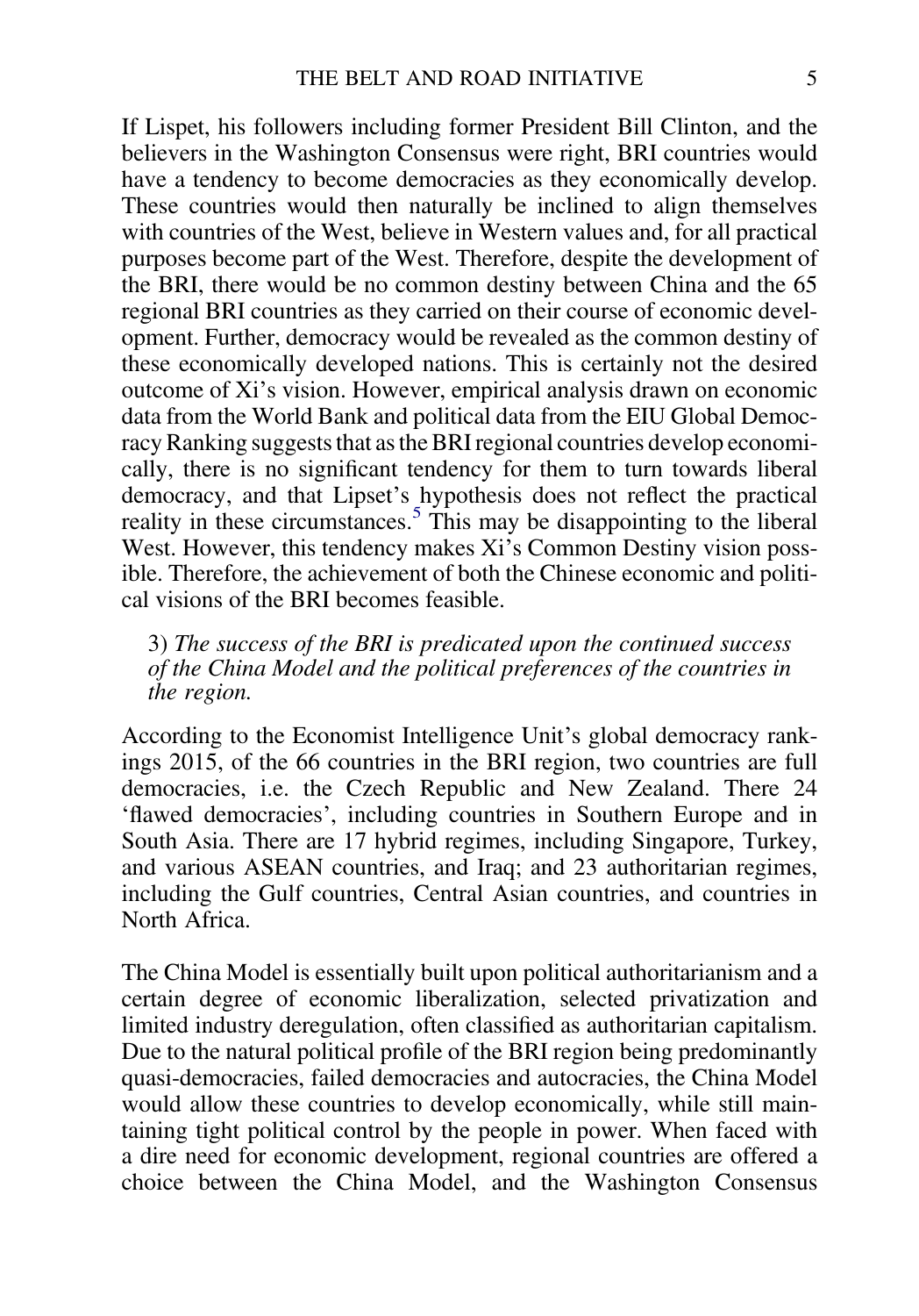model. With their governments having little desire to forego their authoritarian powers, many of these countries would opt to choose China as a viable partner, sometimes even a preferred partner, in their development process. The diverse backgrounds of authoritarian regimes and the lack of full liberal democracy in the BRI region essentially provides China with the political incubator to expand its model of authoritarian capitalism. Therefore, the success and sustainability of the economic strategy of the BRI is essentially a competition over economic effectiveness and efficiency delivered between market authoritarianism and market liberalism, or the competition between the China Model and the Washington Consensus model. The success and sustainability are externally predicated upon the choices made by countries in the region based on their unique political economic preferences.

# The political philosophical foundations of Xi's BRI 'Common destiny'

There is a clear set of common destinies that belong to the West, including liberal democracy, market liberalism and civil liberties. The Chineseposited Common Destiny, by contrast, can only be drawn from a rich repository of Chinese history and its successive civilizations.

#### Absolute sovereignty and authoritarianism mandated by Confucius

Post-Westphalia, the concept of modern sovereignty was born.<sup>[6](#page-14-0)</sup> However, the power of sovereigns was never absolute in Europe.[7](#page-14-0) A king's sovereign power in Europe was bound either by the power of the aristocracy, or by the power of divinity. Sovereigns were dependent on the aristocrats for their military forces, and often times, for their very existence.

Chinese feudal history started earlier and lasted longer than European nation-states. The power of the sovereigns in China was never bound by the power of the aristocracy. In 211 BC, Qin Shi Huang, the first emperor of China, invented a civil service selection system run on meritocracy that remained virtually unchanged throughout Chinese history. In many ways, it is still used today.<sup>[8](#page-15-0)</sup> The civil service apparatus was organized hierarchically, which ended with the emperor himself. The complex selection system was exercised through a national exam, and civil servants were selected based on merit. Because the mandarin positions were not inheritable, the emperors were left with absolute power with no prospect of sabotage from his aristocrats.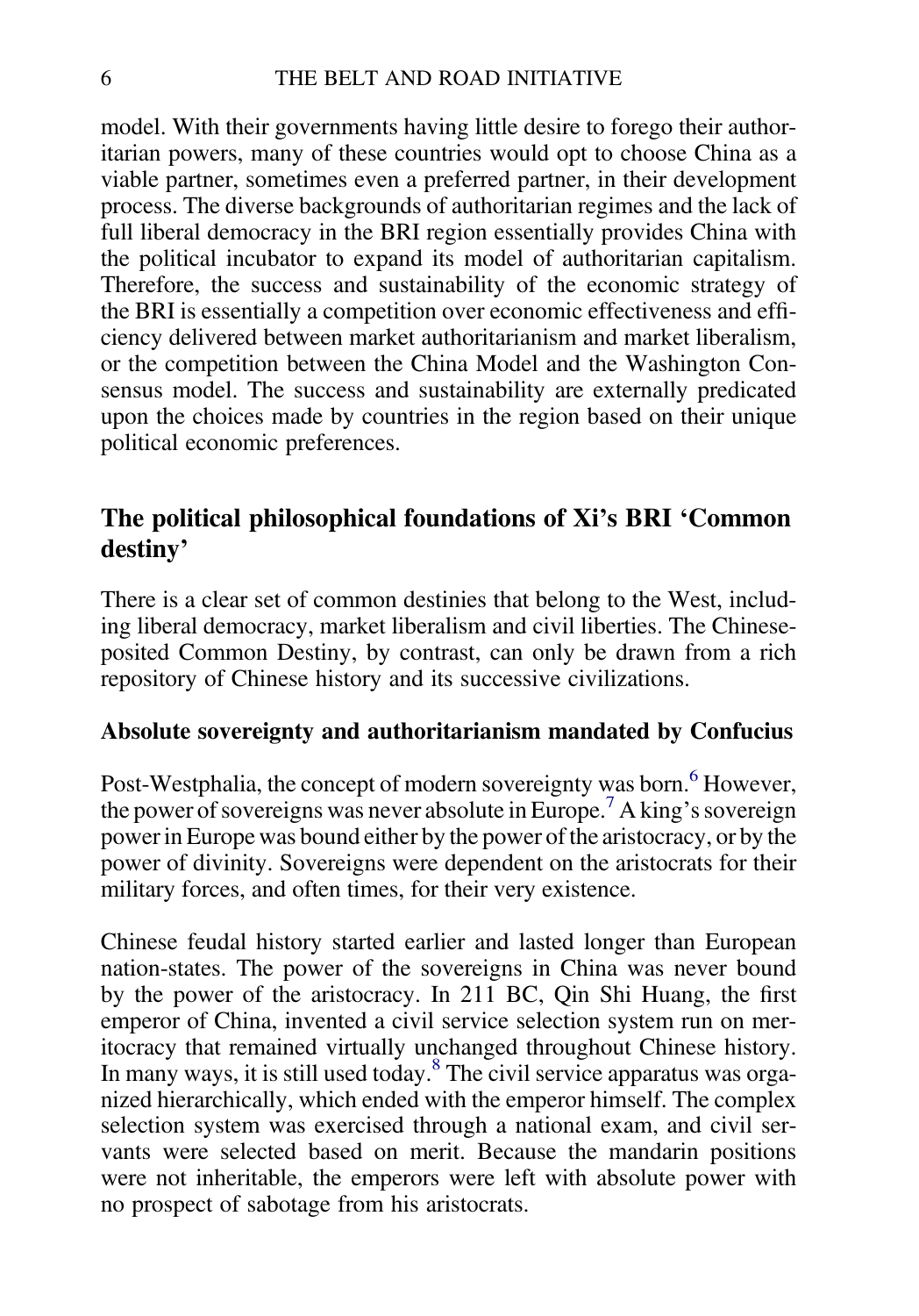In the West, the role of religion was another major hedge on the absolute power of the sovereigns. The Holy Roman Empire and the Catholic Church both sought to unite nation-states in Europe under a single authority, a form of Imperium Christianum. This culminated in the Thirty Years' War which resulted in the concession of power by both the Empire and the Church to the power of the Sovereigns.

Chinese sovereignty on the other hand, was never bound by the power of religion. The most dominant religions, Buddhism and Confucianism,<sup>[9](#page-15-0)</sup> did not provide a means to check the exercise of political authority. Buddhism originated from a set of psychological and ontological assumptions totally unlike those of modern Western thought. In contrast to Christianity, Buddhism defines the enlightenment of the individual by the very denial of his ontological existence. A consequence of Buddhist belief is that the very rights that are intrinsically attached to the very existence of an individual from the Western viewpoint – individual liberty and civil rights, core beliefs of Western liberalism – are not acknowledged as being valid.

Confucianism supported a moral code of civil obedience, from the inferior to the superior, and all the way to the Emperor, the 'Son of Heaven'. This created a hierarchical system that paid respects and tributes to the elder, the superior and the higher authority. Confucianism does not challenge the supreme power of the sovereign. The power of the sovereign was bound by no religion, but by the Mandate of Heaven, or indeed, from another and perhaps truer viewpoint of the same idea, by his own moral limitations. In other words, even though Confucius did not endorse despotism, Confucianism did endorse authoritarianism.<sup>[10](#page-15-0)</sup>

### The Confucian view of world order: 'All Under Heaven' constructed on political heterogeneity

The Community of Common Destiny is an attempt by China to reestablish in the modern age a Chinese version of a global order. The first vision China offered was 'All Under Heaven'  $(\overline{\mathcal{F}}\overline{\mathcal{F}})$ , which dated back to at least the Qin Dynasty (second century BC), if not earlier. 'All Under Heaven' was a state-based tributary system of organizing the world order. It was run on two core beliefs. One belief was that China was the cultural centre of the world. The second belief was a consequence of the first, that all foreign rulers were expected to recognize the promi-nence and superiority of China.<sup>[11](#page-15-0)</sup>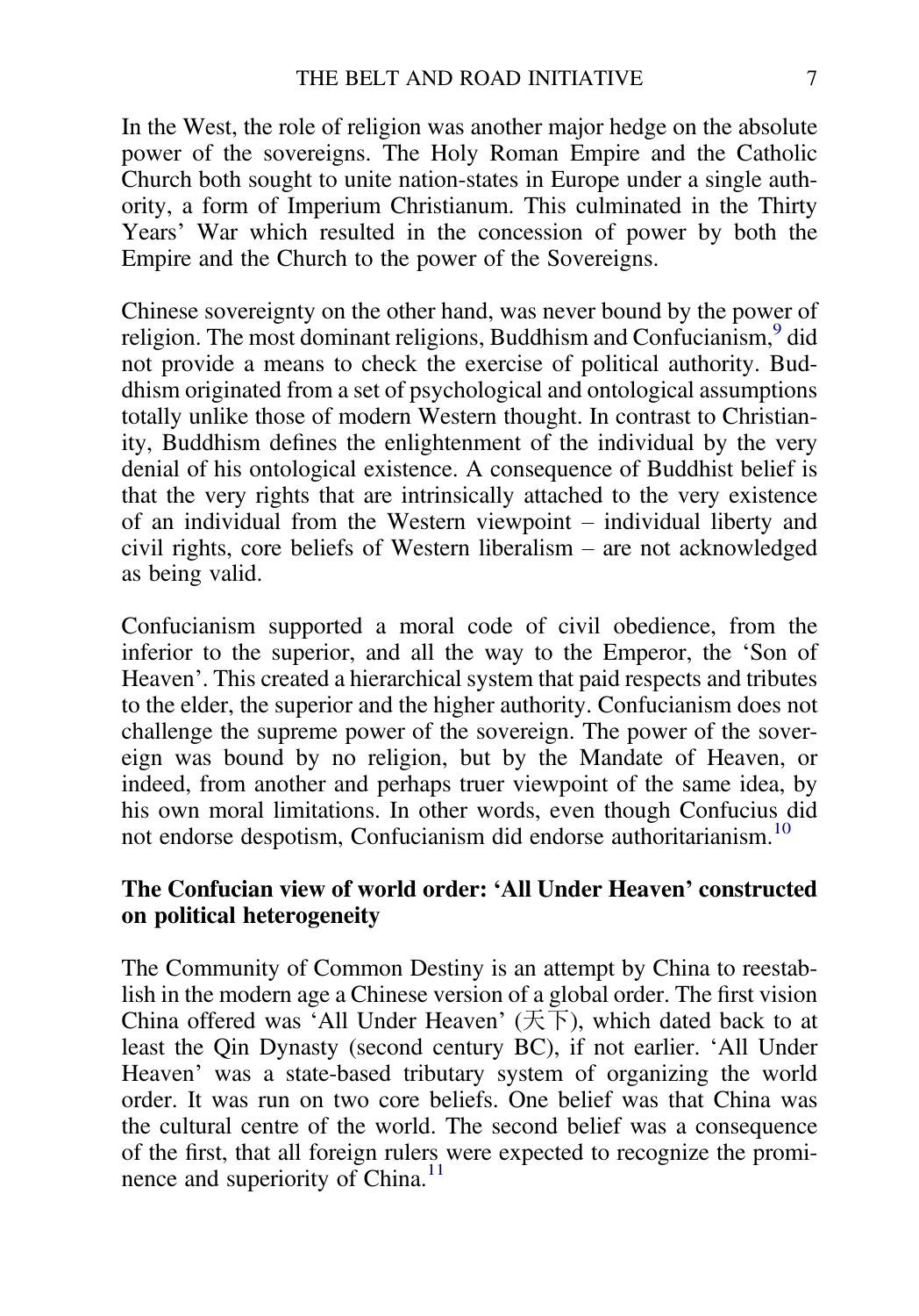Contrary to the Western practice of colonialism, by which colonial powers conquered and ruled the inferior nations by hard power, the tributary system of imperial China was about recognizing China's superior cultural power, and thus that China ruled the tributary states by its soft power. In the 1420s, when Chinese navigator Zheng Ho sailed along what is today the Maritime Silk Road, he simply demanded that locals should kowtow to the scrolls of the Son of Heaven [the Chinese Emperor], and brought back exotic animals as tributes to the Ming court. Otherwise, these countries were left intact.

Other than the system of 'All under Heaven', Confucianism also defines the relationship between harmony and uniformity. In the Analects, it is stated, 'noble men aim at harmony, but not at uniformity. Little men aim at uniformity, but not at harmony'.<sup>[12](#page-15-0)</sup> (君子和而不同, 小人同而不 和). A Chinese approach places a priority on harmony over uniformity. China's modern foreign policy affirms that China is adaptable in working with autocracies, theocracies, democracies and authoritarian states without placing ideological biases. 'All Under Heaven' is the belief that every nation state, as an independent actor, can come under China's economic and cultural sphere without having to become homogenous on political and ideological grounds.

Western liberalism posits the exact moral contrary. The value priority is placed on uniformity, not harmony. The concept of Democratic Peace, which can be traced back to Kant, states that democracies are not likely to go to war with other democracies. It is the ideological uniformity that is essential to peace. Countries that are not in uniformity cannot be trusted, and therefore are more likely to go to war with each other. U.S. Wilsonianism, a dominant school of Twentieth Century international relations, is a reflection of the global effort to create uniformity across nations, based on the image of the U.S.

#### China's market authoritarianism

The 'Beijing Consensus', a term coined by Joshua Cooper Ramo, was framed as a theoretical and pragmatic economic and social model based on the speed and scale of China's economic growth, and China's political unpredictability.[13](#page-15-0) Despite this coinage, there is by no means a clearly articulated set of economic policies from Beijing as an antithesis to the 'Washington Consensus'.<sup>[14](#page-15-0)</sup> In a way, the truth behind the 'Beijing Consensus' is that there has been no Beijing consensus.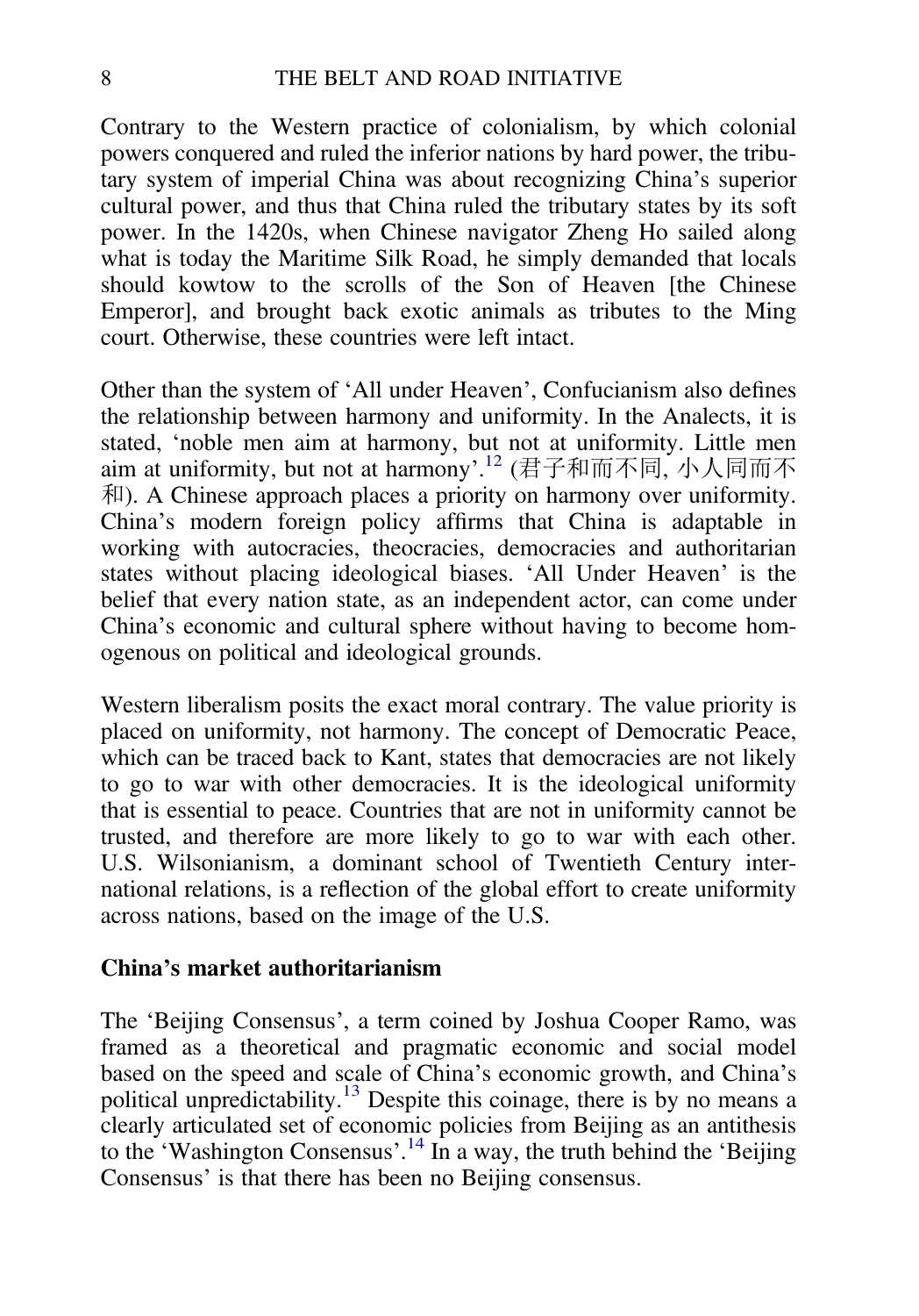However, China has beyond doubt embraced an alternative path of economic development from the economic commandments of the 'Washington Consensus'. With it, China adopts a very different social and political superstructure that ensures the efficiency and stability of its economic model thus far. This in totality presents a formidable 'China Model'.

There has been certainly a resurgence in the weight and role of State-Owned Enterprises (SOEs) in the Chinese economy during Xi's reign. Mergers of major state-owned companies to create colossal Chinese enterprises in key economic sectors have occurred more frequently, making it extremely difficult for private companies to compete in key economic sectors with the SOEs. BRI projects, mostly situated in emerging economies, are inherently imbedded with varying degrees of political and economic risks. State-Owned enterprises, with a large amount of financial backing from the state, and their majority ownership being the state (unlike private enterprises), can represent Chinese state strategic interests in many ways, and secure a much bigger share of BRI investments than their private company counterparts.

Should the China Model be seen as economically successful, and at the same time non-ideological and non-interventionist, many countries along the BRI region, especially the quasi-democracies and autocracies, would welcome it as an alternative, maybe as a preferred alternative to satisfy their desire for economic growth without compromising on political authority.[15](#page-15-0) Thus regional countries with a dire need for economic growth will be left to choose one of two alternatives: market liberalism or market authoritarianism models.

In conclusion, under the Chinese 'Common Destiny' vision, the region will likely tend towards national sovereignty over individual liberty, market authoritarianism over market liberalism, political authoritarianism over democracy, and civil obedience over civil liberty. Just as democracy, market liberalism and civil liberty define the common destiny of the West, the common destiny China envisions can be defined as nationalism, market authoritarianism and rule by civil obedience.

#### Implications for the transforming global order

#### 1) The Return of Mackinder's Eurasian Heartland Pivot

The BRI encompasses two principal groups of routes: the continental routes and the maritime routes.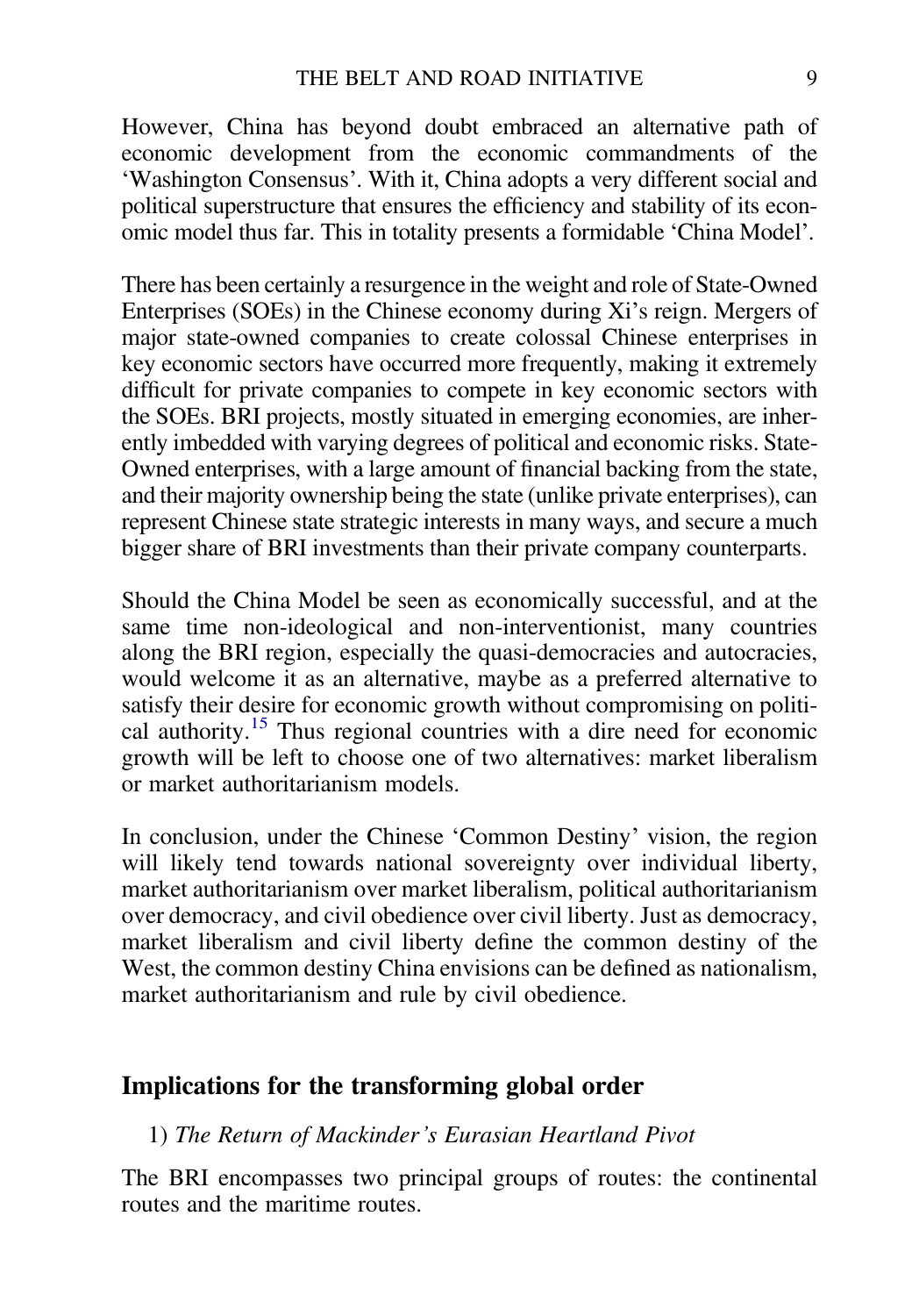The game changer is most likely to happen in continental Eurasia. The U.S. has not been a major Eurasian continental power, especially in the Eurasian heartland, either during the Cold War or post the Cold War, either economically or ideologically. The U.S. had a military stronghold in Afghanistan during the War in Afghanistan. Since the military pullback from Afganistan, the U.S. has volunteered to forsake its strategic position in the Eurasian heartland. Meanwhile, China's infrastructure investment initiative will create new continental economic efficiencies, open borders and intra-regional trade. Given all considerations, China's economic integration efforts in the region could potentially recalibrate the balance of power on the Eurasian continent.

In the Maritime Asia-Pacific region, the power status quo will remain intact for the foreseeable future. China will largely embrace a more defensive posture. All the island disputes will remain a security issue and will get resolved one way or another, at least in the view of Henry Kissinger.[16](#page-15-0) The U.S. has indisputable military superiority in maritime Asia, and China stays a second, but a rising second. China should understand fully that even with a potential challenge to U.S. hegemony, it is not likely to bring about a change to U.S. hegemony.

The rivalry over the Eurasian Heartland marks a historical return of Mackinder's Heartland theory from his celebrated article on the 'Geo-graphical Pivot of History'.<sup>[17](#page-15-0)</sup> In 1904, Sir Halford Mackinder famously argued that much of the Eurasian heartland, today large parts of Russia and Central Asia, was the key to global balance of power. In Mackinder's conception,<sup>[18](#page-15-0)</sup> whoever rules East Europe commands the Heartland; whoever rules the Heartland commands the World-Island; and whoever rules the World-Island commands the world.

The Eurasian heartland remains the world's geopolitical pivot, an idea as true a hundred years ago as it is today. The Eurasian heartland is the BRI's birthplace, a necessary corridor for the Chinese-envisioned new continental economic reality, and the foundation of a Chinese-initiated regional security pact, the Shanghai Cooperation Organization.

#### 2) The Asian version of the Monroe Doctrine

In 2014, Chinese president Xi claimed that 'Asian affairs should be handled by Asians<sup>5</sup>,<sup>[19](#page-15-0)</sup> essentially an Asian version of the 'Monroe Doctrine'. There were two main implications to this statement. First, the Monroe Doctrine was defensive in nature. Although the rhetoric of the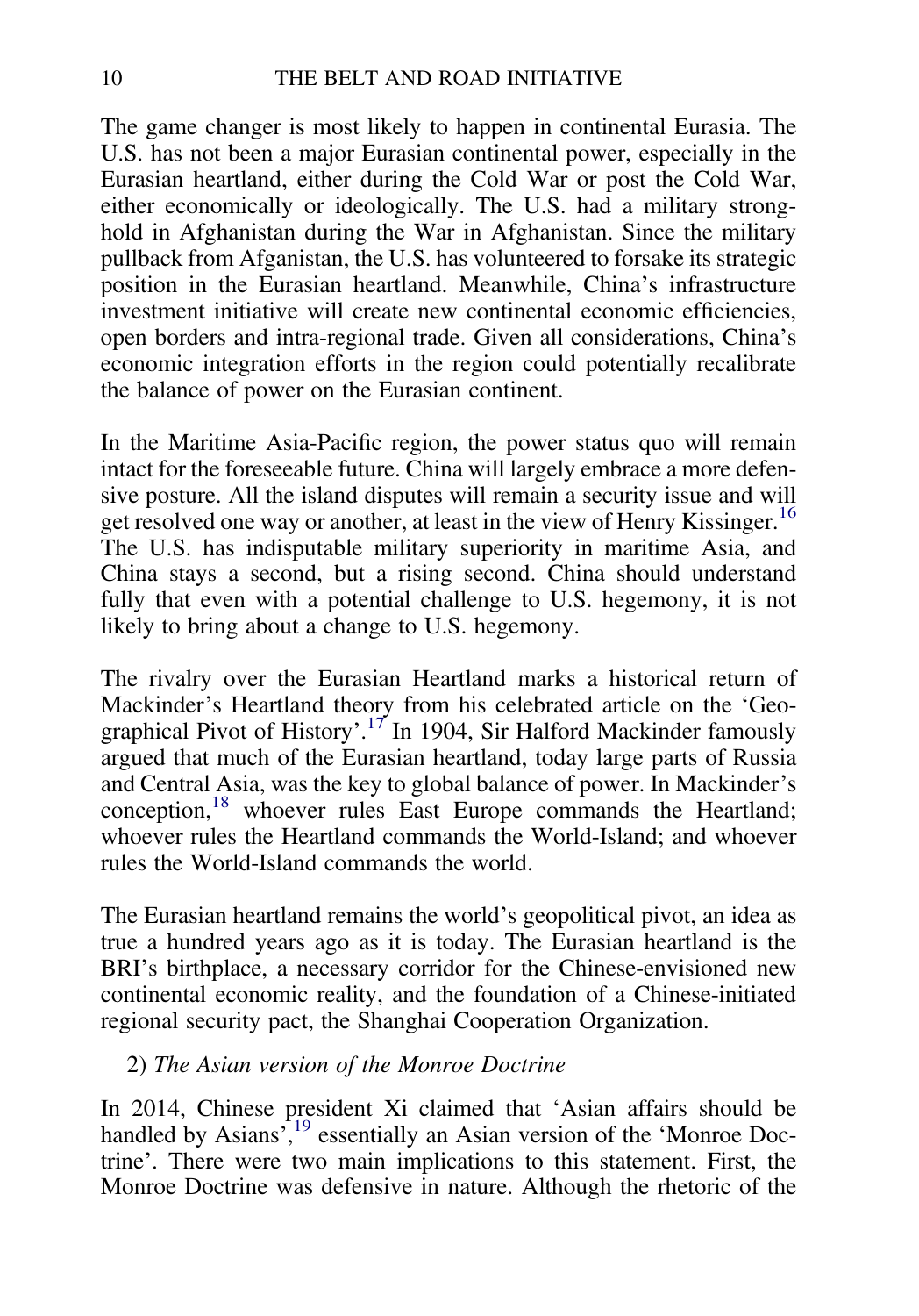Asian version may sound provocative, the intention is likewise not aggressive. Two, with the Monroe Doctrine, the U.S. claimed its de facto leadership of the Americas. China sees itself in similar capacity in Asia Pacific with its proclamation of the Asian Version as well.

3) Structural transfer of power between the maritime and continental forces of world's geography

Mackinder also famously defined the two forces of world's geography: the continental 'inner crescent' of Europe, the Middle East, South and East Asia; and the oceanic 'outer crescent' of the Americas, Britain, South Africa, Australasia and Japan.<sup>[20](#page-15-0)</sup> Over the immediate past six centuries, the outer crescent has risen to dominate the world. Prior to the emergence of naval powers, the inner crescent had dominated the world's power-play for over two millennia or longer.

Human ingenuity precipitates the natural courses of history.<sup>[21](#page-15-0)</sup> Naval strength has enabled faster and wider global trade through sea than on land, which gave rise to the outer crescent powers. Today, China's railway and telecommunications infrastructure development expertise is fast progressing to a level of efficiency that can fundamentally transfer global power gravity from sea back to land.

The BRI is circumstantial in a sense that China happens to be the largest economy in greater Eurasia at this particular juncture in history. But there is also something more structural, and more historically natural about it, which is the transfer of the world's power gravity between land and sea, or between the inner crescent and the outer crescent.

This competition over the Eurasian heartland is fundamentally a structural transfer of power between the political forces of the land-based authoritarian states and those of the sea-based democratic states. At the heart of this geopolitical rivalry, there lies the geo-economic competition over the efficiency of global trade and investment via land and sea routes. When the economic and trade realities change, so changes the world's geopolitical reality.

### 4) A spherical view of future global order

We often in policy discourse refer to a U.S.-led global order and China's quest for a China-centric global order. The implications to the future global order go deeper than semantics. The Western understanding of global order is one in linearity, with the global hegemon leading from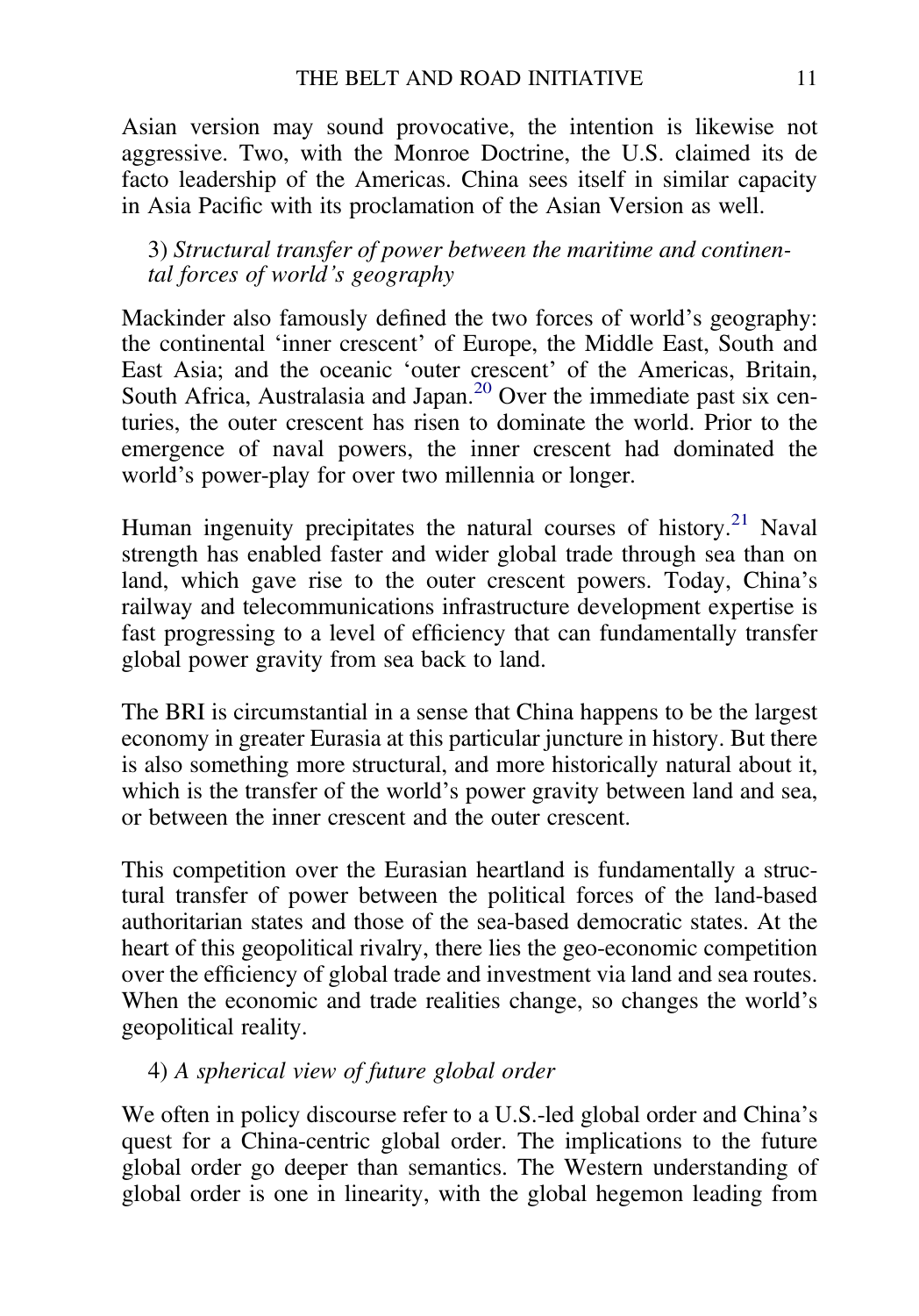the top. The second largest power in the linear order is inherently a threat to the hegemon. This 'Thucydides Trap' [22](#page-15-0) thus becomes a highly probable event as the aspiring challenger continues to rise. All other major powers in this order are also lined up in a linear hierarchy. They inherently compete with one another, but also cooperate to uphold the integrity of the systems and the original political philosophical foundations of which this linear world order is composed. In this linear global order, the underlying intrinsic values of the nation states remain homogenous across all member nations. Competition defines the relative positions of the nation states, but does not pose a challenge to the homogeneity of the common pursuit of the West.

The Chinese-posited notion of a community of Common destiny, if it were to come to pass, would be a revival of the ancient notion of 'All Under Heaven'. It is a spherical global order with China at its centre. Contrary to the Western order in linearity, the Chinese view of a global order involves a centre and peripheral nations in a spherical formation. In this spherical global order, political and value homogeneity are not required. Unlike in the linear order where every nation has the potential to become the next hegemon, in the spherical order, it takes one nation to become the centre and no other nation is believed to have the characteristics and quality to replace the centre and to behave in the same capacity. There is not a second centre in the spherical global order, nor is there a challenger to the centre; therefore the preconditions for a Thucydides Trap do not exist in this order. The role of the centre nation is not to lead, but to stabilize the order. The centre does not strive to form allies and friends, and contain aliens and foes among the peripheral nations. All peripheral nations are viewed with no ideological bias. The centre stays as a lonely power demanding its superior nation-state status and respect by all the peripheral nations. This spherical global order reduces power competitions made in pursuit of hegemony imbedded in the linear global order. It builds a whole new understanding of the structure and mechanisms of a global institutional framework that is based on political heterogeneity. In the coming three decades, the linear global order led by the US and the spherical global order posited by China will need to find a way to sit alongside each other as the future global order morphs into its new form.

# 5) The BRI is China's all-in geopolitical means towards its end pursuit of a Pax-Sinica

Countries tend to follow more hefty ideals than hard power dominance. The Pax-Americana is a living example of global peace and order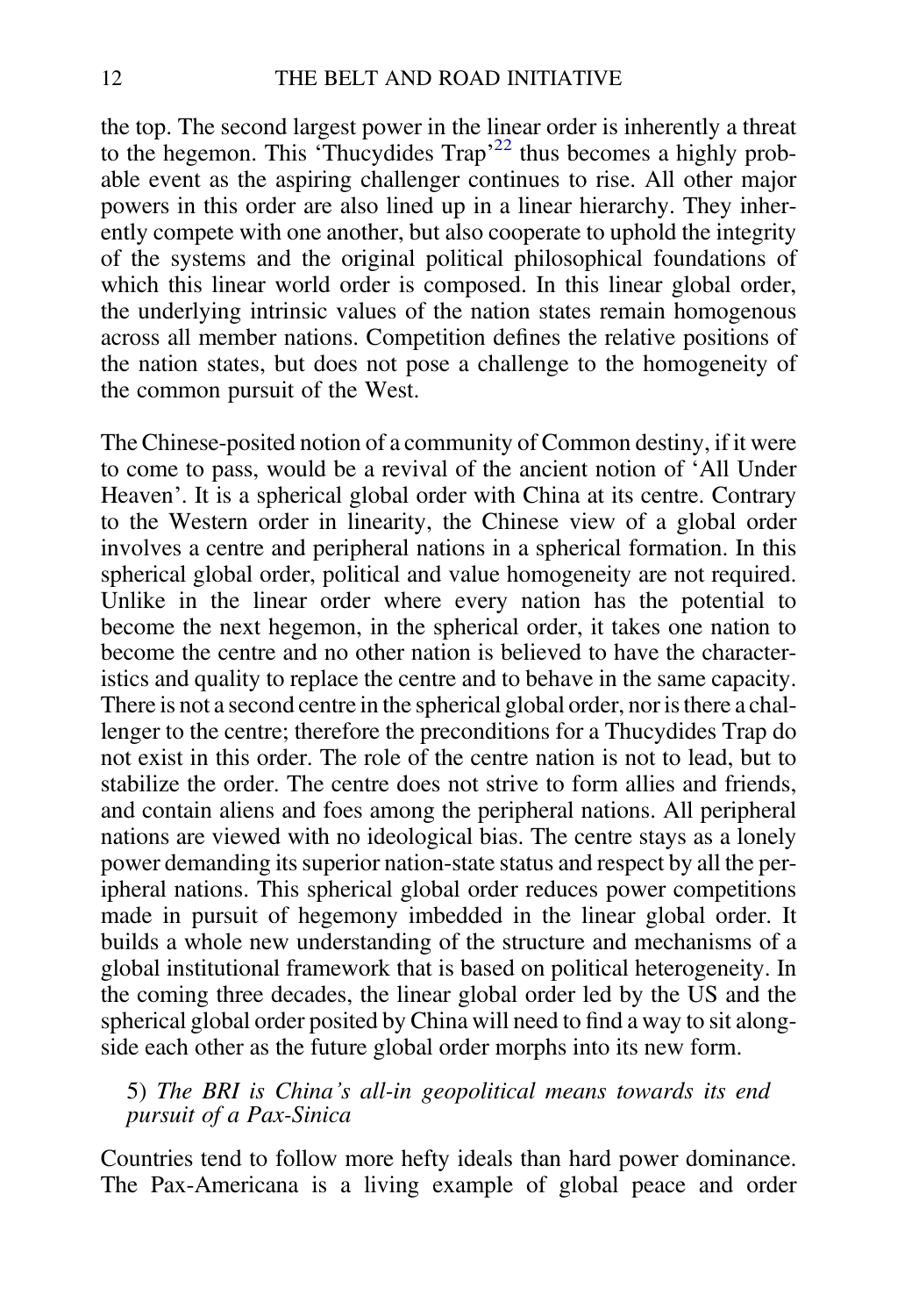ensured through a combination of hard power and soft power of the hegemon. As discussed, one fundamental premise of the ancient 'All Under Heaven' was the recognition of China's cultural superiority, or China's soft power. It equally applies in the modern Chinese concept of global order. China has not yet formulated the soft power in the field of ideas, a set of values that is inspiring enough for the rest of the world to follow. Before China defines its ideas through which it hopes to yield its soft power, China will continue to use its hard economic power to expand its regional economic and geopolitical influence, and establish practical global institutional frameworks to propel its multilateral agenda. The prevalence of political and economic illiberalism in the region provides the perfect incubator for the spread of China's unique political economic model and success of its geopolitical quest. The BRI will be China's all-in means to achieve its ultimate foreign policy end, the establishment of a Chinese version of global order based on a combination of China's hard economic and military powers and soft power of the ideas through to the midpoint of the 21st Century.

Over the coming decades, from a political philosophical perspective, the world will continue to see a clash between the Jeffersonian egalitarian liberalism, and competitive visions of global common destinies between 'beacon on the hill' and 'all under heaven'.

# **Conclusion**

We are likely to see a paradigm shift in the world order in the coming decades, centred around The BRI as China's signature foreign policy.

The BRI aims to achieve both an economic vision and a political vision. With China providing infrastructure investment and infrastructure development expertise to regional countries, it would help regional countries develop economically, or to share China's economic prosperity. As these countries develop economically, on account of the unique political profile of the region being predominantly failed democracies, quasi-democracies and autocracies, these countries will not exhibit a significant tendency to lean towards full liberal democracy. The fact that they won't fall into the Western camp as they economically develop provides China with an opportunity to realize its second BRI vision, to form a community of common destiny with the regional countries. The common destiny China posits would be drawn from a fusion of Chinese ancient philosophy and its modern political ideology. It would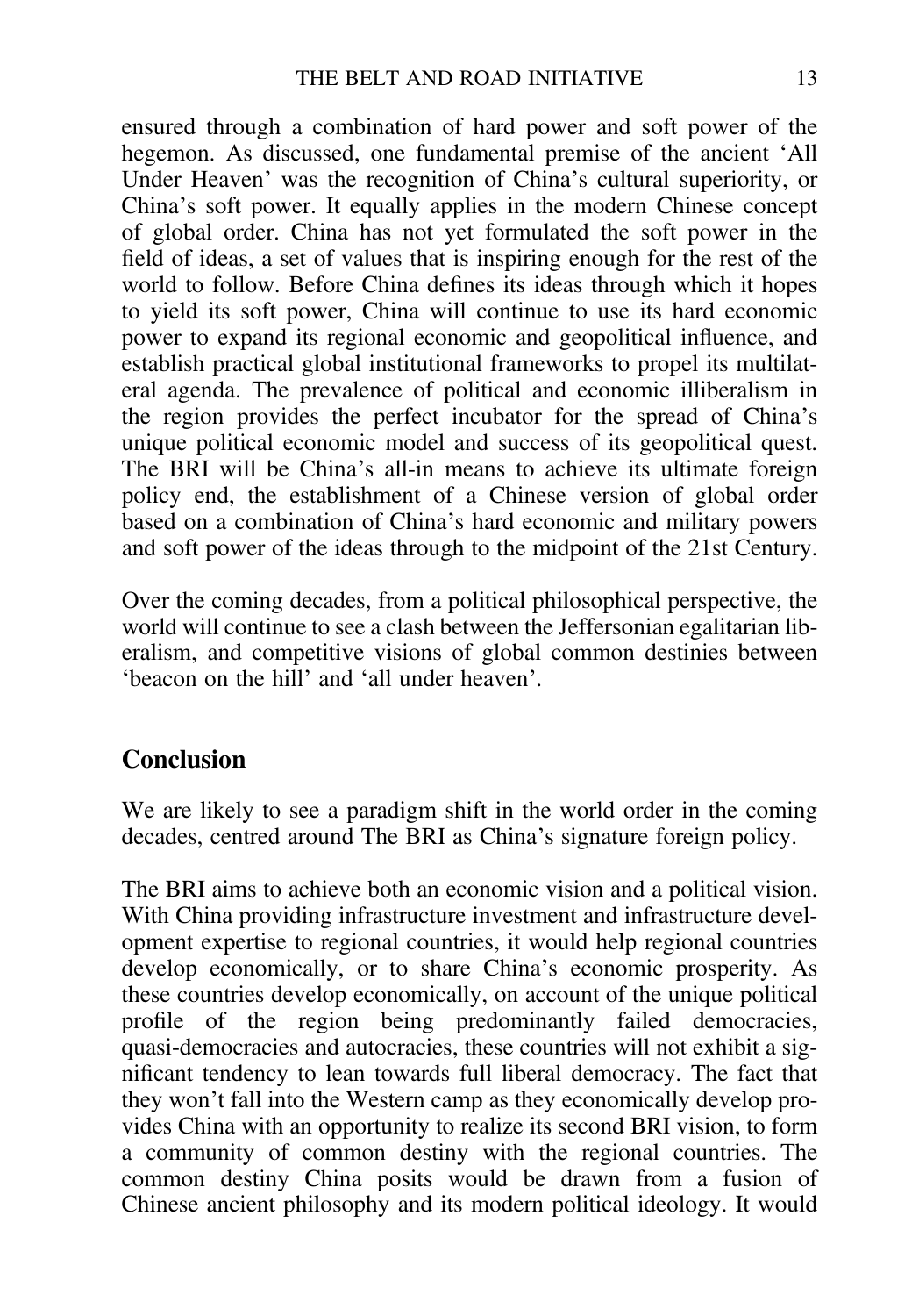<span id="page-14-0"></span>be composed of elements including authoritarianism, nationalism and rule by civil obedience. The success and survivability of the BRI is contingent upon China's continued ability to succeed with its China Model, its ability to protect is massive amount of asset ownership overseas and the unique political preferences of countries in the region.

Stephen Halper said, 'China's greatest fear is American ideas'.<sup>[23](#page-15-0)</sup> It is equally true that America's greatest fear should be China's ideas. Before China masters the power of its own ideas, China's economic interest in the region will inevitably be protected and secured by its rising military strength. China is left with virtually no other means to ensure its regional economic interests beyond its borders, other than the ready use of security means, as the recipients of China's infrastructure investments include many illiberal and unpredictable regimes, which lack transparency and legal safeguards.

The BRI in the coming decades will be China's most significant foreign policy objective in the most strategic region in establishing its global power, due to both the region's geographical proximity to China and regional countries' political economic preferences. It is crucial for the West to engage with this grand strategic concept of China's version of a global destiny through a deliberate set of policy choices including selective engagement, selective rejection, selective competition and selective accommodation.

#### **NOTES**

- 1. Jonathan Hillman, Center for Strategic & International Studies. [https://www.csis.](https://www.csis.org/analysis/how-big-chinas-belt-and-road) [org/analysis/how-big-chinas-belt-and-road](https://www.csis.org/analysis/how-big-chinas-belt-and-road) (accessed 28 April 2019).
- 2. Jinping Xi, Boao Forum for Asia, May, 2015. [http://news.xinhuanet.com/politics/](http://news.xinhuanet.com/politics/2015-03/28/c_1114794507.htm) [2015-03/28/c\\_1114794507.htm](http://news.xinhuanet.com/politics/2015-03/28/c_1114794507.htm) (accessed 28 April 2019).
- 3. Jinping Xi, Davos World Economic Forum, 2017. [http://wap.chinadaily.com.cn/](http://wap.chinadaily.com.cn/2017-01/17/content_27982053.htm) [2017-01/17/content\\_27982053.htm](http://wap.chinadaily.com.cn/2017-01/17/content_27982053.htm) (accessed 28 April 2019).
- 4. Seymour Martin Lipset, 'Some Social Requisites of Democracy: Economic Development and Political Legitimacy'. American Political Science Review Vol. 53. Issue 1 (1959): 69–105.
- 5. GDP per capita, World Bank Databank, 2015; Democracy Ranking, EIU, 2015.
- 6. Hendrik Spruyt, The Sovereign State and Its Competitors: An Analysis of Systems Change. Princeton Studies in International History and Politics. Princeton, NJ: Princeton University Press, 1994, pp. 153–181.
- 7. Andrew Coleman and Jackson Nyamuya Maogoto, '"Westphalian" Meets "Eastphalian" Sovereignty: China in a Globalized World'. Asian Journal of International Law Vol. 3. Issue 2 (2013): 246.